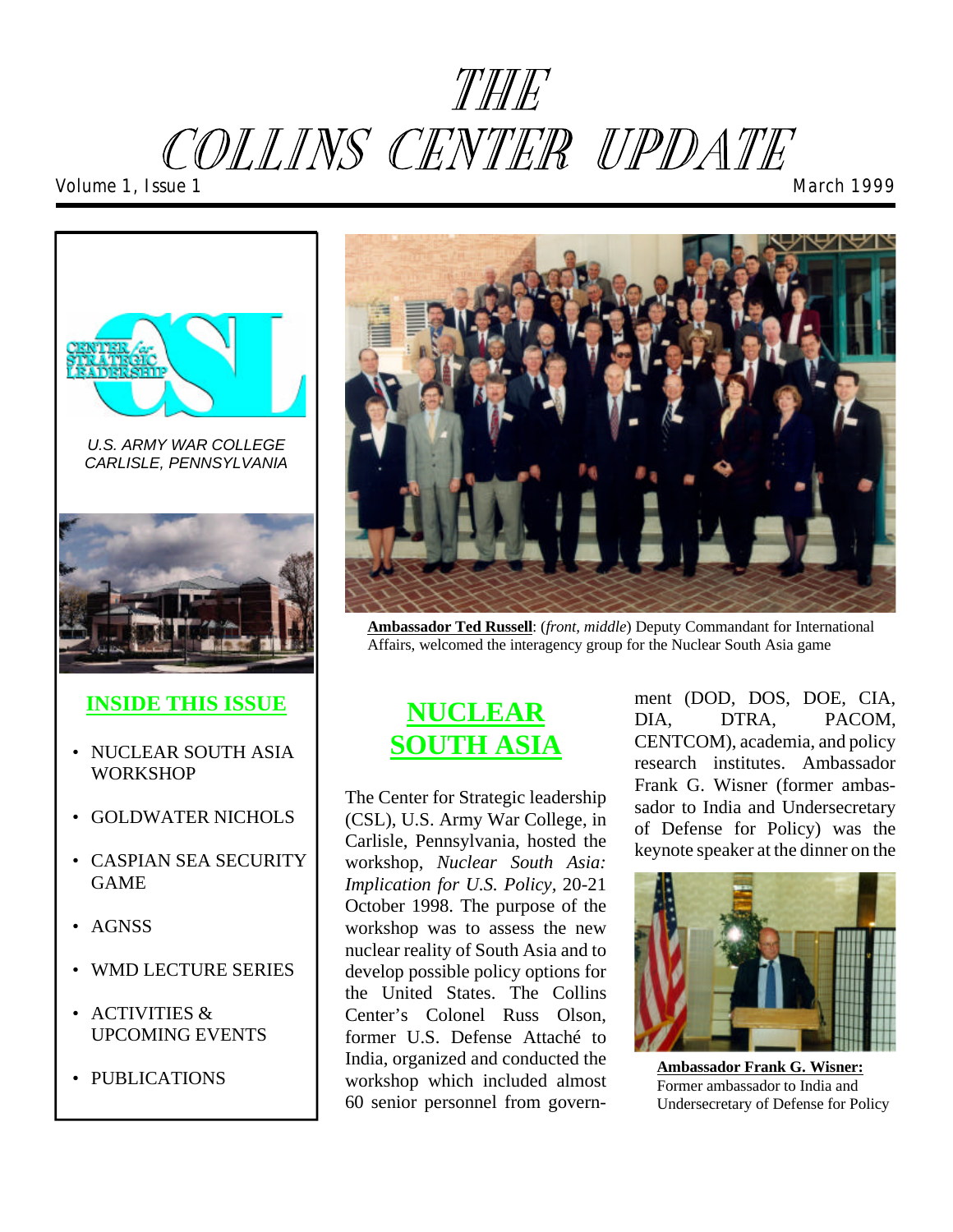| <b>Report Documentation Page</b>                                                                                                                                                                                                                                                                                                                                                                                                                                                                                                                                                                                                                                                                                                                                                                                                                                   |                             |                              |                            | Form Approved<br>OMB No. 0704-0188                 |                           |  |
|--------------------------------------------------------------------------------------------------------------------------------------------------------------------------------------------------------------------------------------------------------------------------------------------------------------------------------------------------------------------------------------------------------------------------------------------------------------------------------------------------------------------------------------------------------------------------------------------------------------------------------------------------------------------------------------------------------------------------------------------------------------------------------------------------------------------------------------------------------------------|-----------------------------|------------------------------|----------------------------|----------------------------------------------------|---------------------------|--|
| Public reporting burden for the collection of information is estimated to average 1 hour per response, including the time for reviewing instructions, searching existing data sources, gathering and<br>maintaining the data needed, and completing and reviewing the collection of information. Send comments regarding this burden estimate or any other aspect of this collection of information,<br>including suggestions for reducing this burden, to Washington Headquarters Services, Directorate for Information Operations and Reports, 1215 Jefferson Davis Highway, Suite 1204, Arlington<br>VA 22202-4302. Respondents should be aware that notwithstanding any other provision of law, no person shall be subject to a penalty for failing to comply with a collection of information if it<br>does not display a currently valid OMB control number. |                             |                              |                            |                                                    |                           |  |
| <b>1. REPORT DATE</b><br><b>MAR 1999</b>                                                                                                                                                                                                                                                                                                                                                                                                                                                                                                                                                                                                                                                                                                                                                                                                                           |                             | 2. REPORT TYPE               |                            | <b>3. DATES COVERED</b>                            |                           |  |
| <b>4. TITLE AND SUBTITLE</b>                                                                                                                                                                                                                                                                                                                                                                                                                                                                                                                                                                                                                                                                                                                                                                                                                                       |                             |                              |                            | <b>5a. CONTRACT NUMBER</b>                         |                           |  |
| Collins Center Update. Volume 1, Issue 1, March 1999. Nuclear South<br>Asia.                                                                                                                                                                                                                                                                                                                                                                                                                                                                                                                                                                                                                                                                                                                                                                                       |                             |                              |                            | <b>5b. GRANT NUMBER</b>                            |                           |  |
|                                                                                                                                                                                                                                                                                                                                                                                                                                                                                                                                                                                                                                                                                                                                                                                                                                                                    |                             |                              | 5c. PROGRAM ELEMENT NUMBER |                                                    |                           |  |
| 6. AUTHOR(S)                                                                                                                                                                                                                                                                                                                                                                                                                                                                                                                                                                                                                                                                                                                                                                                                                                                       |                             |                              |                            | <b>5d. PROJECT NUMBER</b>                          |                           |  |
|                                                                                                                                                                                                                                                                                                                                                                                                                                                                                                                                                                                                                                                                                                                                                                                                                                                                    |                             |                              |                            | 5e. TASK NUMBER                                    |                           |  |
|                                                                                                                                                                                                                                                                                                                                                                                                                                                                                                                                                                                                                                                                                                                                                                                                                                                                    |                             |                              |                            | <b>5f. WORK UNIT NUMBER</b>                        |                           |  |
| 7. PERFORMING ORGANIZATION NAME(S) AND ADDRESS(ES)<br>Army War College, Center for Strategic Leadership, 650 Wright<br>Ave, Carlisle, PA, 17013-5049                                                                                                                                                                                                                                                                                                                                                                                                                                                                                                                                                                                                                                                                                                               |                             |                              |                            | 8. PERFORMING ORGANIZATION<br><b>REPORT NUMBER</b> |                           |  |
| 9. SPONSORING/MONITORING AGENCY NAME(S) AND ADDRESS(ES)                                                                                                                                                                                                                                                                                                                                                                                                                                                                                                                                                                                                                                                                                                                                                                                                            |                             |                              |                            | 10. SPONSOR/MONITOR'S ACRONYM(S)                   |                           |  |
|                                                                                                                                                                                                                                                                                                                                                                                                                                                                                                                                                                                                                                                                                                                                                                                                                                                                    |                             |                              |                            | 11. SPONSOR/MONITOR'S REPORT<br>NUMBER(S)          |                           |  |
| 12. DISTRIBUTION/AVAILABILITY STATEMENT<br>Approved for public release; distribution unlimited                                                                                                                                                                                                                                                                                                                                                                                                                                                                                                                                                                                                                                                                                                                                                                     |                             |                              |                            |                                                    |                           |  |
| <b>13. SUPPLEMENTARY NOTES</b><br>The original document contains color images.                                                                                                                                                                                                                                                                                                                                                                                                                                                                                                                                                                                                                                                                                                                                                                                     |                             |                              |                            |                                                    |                           |  |
| 14. ABSTRACT<br>see report                                                                                                                                                                                                                                                                                                                                                                                                                                                                                                                                                                                                                                                                                                                                                                                                                                         |                             |                              |                            |                                                    |                           |  |
| <b>15. SUBJECT TERMS</b>                                                                                                                                                                                                                                                                                                                                                                                                                                                                                                                                                                                                                                                                                                                                                                                                                                           |                             |                              |                            |                                                    |                           |  |
| <b>16. SECURITY CLASSIFICATION OF:</b>                                                                                                                                                                                                                                                                                                                                                                                                                                                                                                                                                                                                                                                                                                                                                                                                                             | 17. LIMITATION OF           | 18. NUMBER                   | 19a. NAME OF               |                                                    |                           |  |
| a. REPORT<br>unclassified                                                                                                                                                                                                                                                                                                                                                                                                                                                                                                                                                                                                                                                                                                                                                                                                                                          | b. ABSTRACT<br>unclassified | c. THIS PAGE<br>unclassified | <b>ABSTRACT</b>            | OF PAGES<br>4                                      | <b>RESPONSIBLE PERSON</b> |  |

| Standard Form 298 (Rev. 8-98) |
|-------------------------------|
| Prescribed by ANSI Std Z39-18 |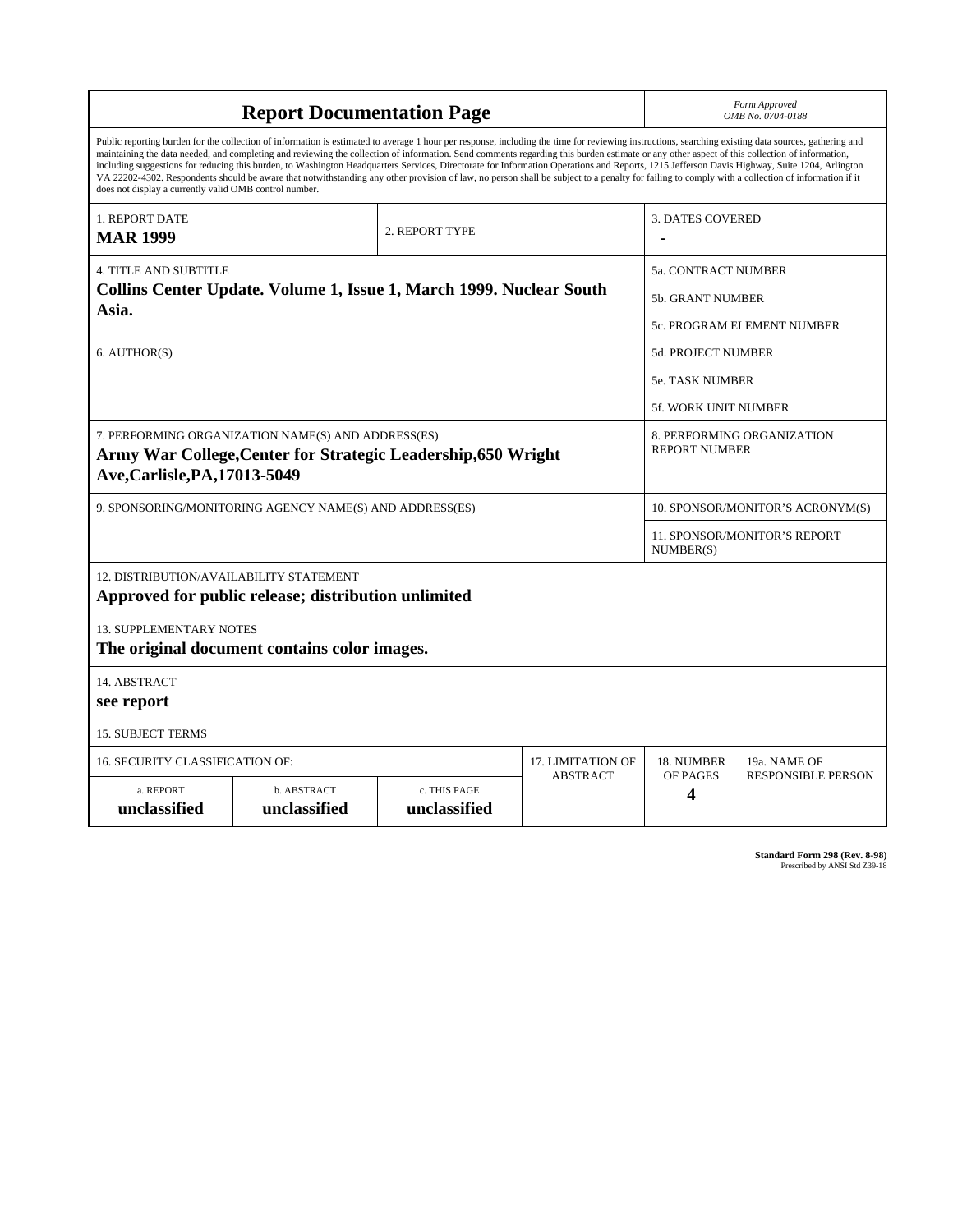20th. The Collins Center workshop provided a unique examination of the regional problem. The workshop included a China panel and brought together both regional and nonproliferation specialists. The workshop highlighted the differences between the two groups and underscored the need for the two groups to coordinate their policy recommendations within the Government. Attendees also noted that they were normally accustomed to arguing the fine points of the issue. They allowed, that "this was the first time they were forced to reexamine the fundamentals." CSL is compiling a summary of key observations for publication.

#### **GOLDWATER NICHOLS**

As part of its Joint and Multi-National Initiatives Program the Center for Strategic Leadership conducted a Streamlining the Organization for National Security, "A New Look" workshop at the Collins Center on 22 and 23 October 1998. This is an annual U.S. Army War College event designed to bring together selected senior military leaders who previously held positions of high responsibility within the DOD. They examined critically the statutory Title 10 responsibilities of the services in the post-Goldwater Nichols Act (GNA) environment. The workshop provides a forum where defense policymakers, military leaders, business representatives, and congressional staffers

examine existing and proposed National Security organizations and issues associated with the interagency processes. The workshop structure included two panels: one focused on organization and process within the DOD combatant commands, and the other focused on the broader national security organization and process "inside the beltway." Each panel discussed specific research questions developed by CSL and provided comments at the plenary session on issues related to national security structure reform and reorganization.



**MG Wax:** (USAF) at *EUCOPM* J5, briefs game participants.

### **CASPIAN SEA INTERNATIONAL ENVIRONMENTAL SECURITY GAME**

CSL's annual environmental security game held 16-17 November focused on the energy resources, geopolitics, and environmental security of the Caspian Basin which represents new and potentially large oil reserves set within a politically unstable region.

Although reserve figures are unproven until further drilling and exploration occurs, analysts agree that Caspian oil will provide a major non-Persian Gulf source of conventional oil. The game examined the petroleum pipeline transport options in the context of U.S. National Security interests and within the increased importance of the environment to global energy production and transport. Deputy Assistant Secretary of State (Energy Commodities and Sanctions) Peter Bass, and Gary Vest, Principal Assistant, Deputy Undersecretary of Defense (Environmental Security), led an international group of representatives from 40 countries, serving ambassadors, interagency policymakers,<br>academics. EUCOM and academics, EUCOM and CENTCOM, the Joint and Army Staffs, and the private sector. Role-playing and group decision making evaluated policy options, given the world's current depressed oil price structure, the game results suggested that the market is the honest broker that will ultimately drive pipeline decisions. Environmental Security concerns are significant for some regional states and will affect petroleum volume through the Bosporus.

#### **AGNSS**

The biennial one-week Adjutants General National Security Seminar (AGNSS) was held 1-6 November 1998 at the Collins Center for the military Advisors to the State Governor. The Seminar updated the Adjutants General (AGs) on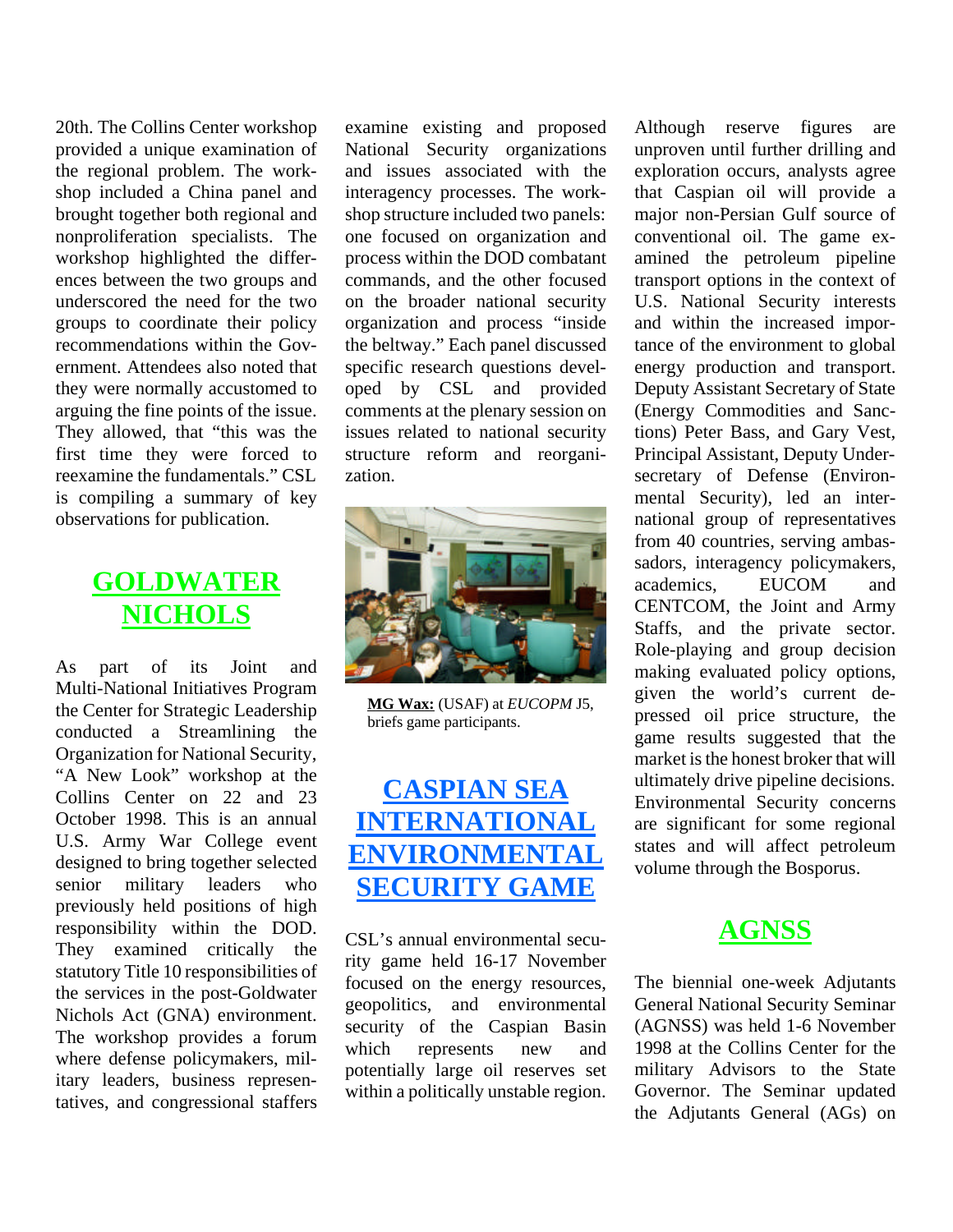

**MG Scales**: (front, middle) Commandant for Carlisle Barracks.

critical national security issues and afforded them the opportunity to interact with each other, students and faculty.

The AGs were exposed to prominent military and civilian speakers on a variety of national security issues. During the week, CSL conducted a Biological Warfare (BW) game that dealt with a domestic terrorist event and the role of the military in providing support to civil authority. The BW seminar included a keynote address by Dr. William Patrick, former administrator of the U.S. biological weapons program, and a lecture by Colonel Annette Sobel, MD, of Sandia National Laboratory.

#### **WMD LECTURE SERIES**

During the 1999 academic year, CSL organized a Weapons of Mass Destruction (WMD) lecture series that addressed the significant aspects of the United States number one national security issue. The

series was sponsored by the Department of National Security and Strategy and the Department of Military Strategy, Planning and Operations, with significant support from the Defense Threat Reduction Agency. Subject Matter Experts addressed critical issues including the legislative and treaty constraints on WMD threat management, domestic response to WMD terrorism, the proliferation of WMD to Rogue States, and the operational effects on theater warfare. This lecture series keys portions of the core curriculum, and serves as a precursor to CSL's classified WMD Advanced Course.

## **THE USAWC INTERNATIONAL FELLOWS' COALITION OPERATIONS IN 2010:**

Problems and Opportunities Exercise was conducted at the Collins Center 16-19 February. This event is an annual part of CSL's Joint and Multinational Initiatives Program, provided international officers studying at the War College the opportunity to interact with U.S. military futurists, to inform senior U.S. defense advisors, and to influence U.S. military studies and policy. This year thirty-nine international officers from thirty-eight countries participated. The centerpiece of the exercise was a two-day

seminar game to examine potential coalition integration problems likely to be caused by the U.S. pursuit of JV 2010 capabilities, and to recommend actions for the United States to take to reduce the impact of such problems. Colonel Harald Sunde from Norway guided the analysis effort of the "allied" nations. Brigadier-General Turki Al-Saud from Saudi Arabia led the syndicate of nations with "bilateral" military ties to the United States. Brigadier Raza Khan of Pakistan directed the efforts of the fifteen friendly, but "non-aligned" countries. The exercise concluded on 19 February with each of the three game syndicates presenting their findings and recommendations to the Senior Steering Group for the ongoing Defense Planning Guidance Study examining multinational operations. The twenty-person Senior Steering Group contingent was headed by Deputy Undersecretary of Defense for Advanced Technology, Joseph Eash; Deputy Assistant Secretary of Defense for Requirements, Plans, and Counter-Proliferation, James Miller; and Major General George Close, Director, J-7, Joint Staff.



• Sponsored by U.S. SOUTHCOM, Professor Bernie Griffard traveled to Paraguay in November to conduct a National Security Strategy Development workshop for the National War College. The